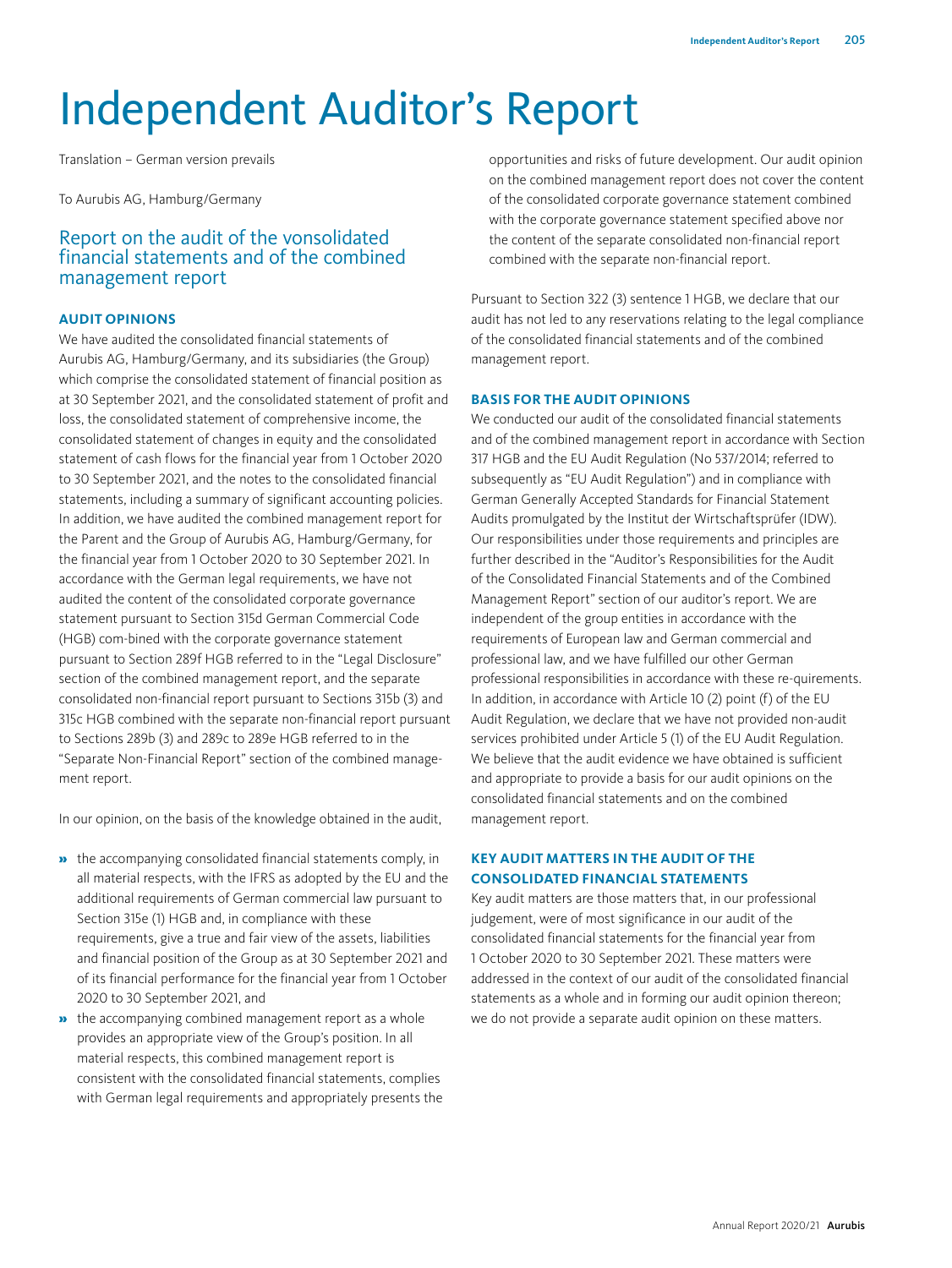In the following we present the key audit matters we have determined in the course of our audit:

- <sup>1</sup> Accounting of major corporate transactions in relation to the planned partial sale of the Flat Rolled Products segment
- <sup>2</sup> Financial Instruments Hedge Accounting
- <sup>3</sup> Adjustment of EBT and ROCE for Special Items

Our presentation of these key audit matters has been structured as follows:

- <sup>a</sup> description (including reference to corresponding information in the consolidated financial statements and in the combined management report)
- <sup>b</sup> auditor's response

## $\bullet$  **ACCOUNTING OF MAJOR CORPORATE TRANSACTIONS** IN RELATION TO THE PLANNED PARTIAL SALE OF THE FLAT ROLLED PRODUCTS SEGMENT

<sup>a</sup> In the consolidated financial statements, the balance sheet items "assets held for sale" and "liabilities from assets held for sale" include assets (mEUR 138) and liabilities (mEUR 38) from the Flat Rolled Products disposal group. The disposal group consists of all assets and liabilities of the legal entities Aurubis Netherlands BV, Zupthen/the Netherlands, Aurubis Mortara S.p.A., Mortara/Italy, Aurubis UK Ltd., Smethwick/Great Britain, and Aurubis Slovakia s.r.o., Dolný Kubín/Slovakia. An amount of mEUR 20 before taxes of the assets has been subject to impairment. On 9 August 2021, Aurubis AG signed a term sheet with Intek Group S.p.A., Milan/Italy, on the sale of all shares in the entities stated above. A purchase agreement has not yet been signed. Due to the signed term sheet, the executive directors consider the sale of the assets and liabilities to be highly probable; they therefore recognise this disposal group as held for sale. This matter was considered significant in our audit as the executive directors' assessment as to whether the assets and liabilities covered by the term sheet form a disposal group is subject to their judgement. Furthermore, the measurement of the assets and liabilities to be transferred is complex due to the related requirements of IFRS 5.

The information on the planned sale is contained in the note "Acquisitions and Assets Held for Sale" in the notes to the consolidated financial statements.

<sup>b</sup> Firstly, we obtained an understanding of the assessment of Aurubis AG's executive directors and examined to what extent (whether, when and to what amount) the assets and liabilities qualify as a disposal group under IFRS 5. To evaluate the classification of the assets and liabilities to be transferred as held for sale, we had extensive discussions with the executive directors about the related assumptions made by them. Beyond the term sheet underlying the planned transactions, we requested more evidence on the matter, for example minutes of supervisory board meetings and correspondence between Aurubis AG and the potential purchaser. Based on this evidence and other publicly available information researched by us, we evaluated whether and when the conditions for the classification as held for sale have been met. For this purpose, we also requested written statements of the executive directors. After that, we examined the completeness of the assets and liabilities included in the disposal group as well as their differentiation from the assets and liabilities not held for sale. Furthermore, we analysed whether the assets held for sale and related liabilities have been appropriately measured taking into account any necessary need for impairment. Finally, we evaluated whether the recognised amount including the related disclosures in the notes to the consolidated financial statements are appropriate.

#### <sup>2</sup> FINANCIAL INSTRUMENTS – HEDGE ACCOUNTING

<sup>a</sup> The Aurubis group companies have concluded a large number of contracts for various derivative financial instruments. These serve to hedge risks in connection with foreign exchange rate and commodity prices arising from ordinary business activities based on the hedging policy defined by the executive directors and documented in the relevant internal guidelines. The aim of using derivative financial instruments is to mitigate volatility in relation to earnings and cash flows resulting from changes in exchange rates – mainly in respect to foreign currency selling and purchasing –, and in the copper price in the context of purchasing and selling metal.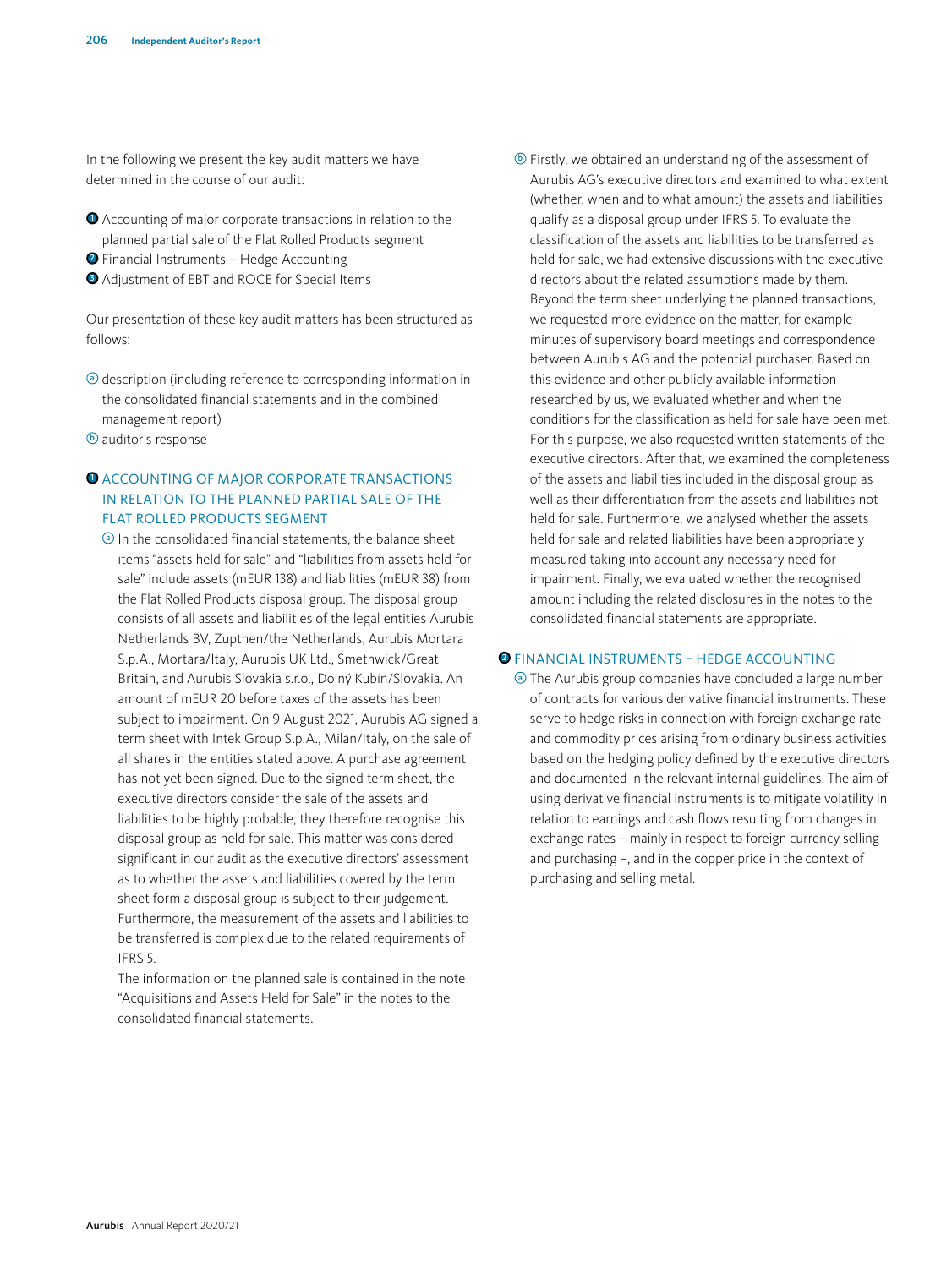The nominal volume of the concluded derivative instruments totals bEUR 5,5 as at 30 September 2021. The fair values of the derivative financial instruments are determined using measurement policies that take into account the market information (market values) at the measurement date. The positive market values of the derivative financial instruments used for hedging purposes total mEUR 122 net as at 30 September 2021; the negative market values amount to mEUR 165. To the extent the financial instruments used by Aurubis Group constitute effective hedging instruments for future cash flows as part of hedging relationships pursuant to the provisions of IFRS 9, fair value changes are directly recognised in equity over the duration of the hedging relationship until maturity of the hedged cash flows (effective portion). As at the balance sheet date, the cumulative expenses and income before income taxes recognised directly in equity amounted to mEUR 18.3. In our opinion and in light of the high complexity and number of transactions as well as the extensive requirements concerning accounting and disclosures to be made in the notes to the financial statements, these matters were considered significant in our audit.

The information provided by the Group concerning the recognition of derivative financial instruments are included in note 30 "Financial Instruments" of the notes to the consolidated financial statements as well as in the reporting on opportunities and risks of the combined management report.

 $\odot$  Within the scope of our audit and in consultation with our internal specialists from the Financial Risk function, we reviewed, inter alia, the contractual and financial basis, and obtained an understanding of the recognition, including the effects on equity and earnings from the various hedging instruments. In concert with these specialists, we reviewed the Company's system of internal control as regards derivative financial instruments, including internal monitoring of compliance with the hedging policy, and the controls on design, implementation and effectiveness. Moreover, in auditing the fair value measurement of the financial instruments, we also reconstructed the measurement methods on the basis of market data for a representative set of samples. We analysed the methods applied as well as their appropriate systemic implementation to assess the effectiveness of the hedging relationships. Our assessment of the completeness of the recognised transactions and the assessment of the fair values of the recognised transactions were based on confirmations from banks and brokers. As regards the expected cash flows and the assessment of the effectiveness of the hedges, we evaluated the levels of hedging carried out in the past on a mainly retrospective basis. We have audited the completeness and accuracy of the disclosures made in the notes to the financial statements.

#### **EXAMPLE AND ROCE FOR SPECIAL ITEMS**

<sup>a</sup> For Aurubis Group's controlling and analysis purposes, operating EBT (earnings before taxes) and operating ROCE (return on capital employed), each adjusted for special items, are used. The adjustments are presented in the segment reporting of the consolidated financial statements of Aurubis AG, if applicable, firstly, eliminating the items of discontinued operations and, secondly, removing the following impacts on valuation: valuation results from applying IAS 2 as well as valuation of metal derivatives of main metals of the smelting companies and non-cash effects from purchase price allocations. In the consolidated financial statements, EBT adjustments of mEUR -492 from inventory valuation effects and of mEUR 20 from effects in fixed assets are presented. Operating EBT and operating ROCE are used by the executive directors within the scope of their capital market communication as the central key financial performance indicators. Moreover, both ratios are deployed to measure the degree of target achievement for the annual performancebased remuneration of the Aurubis Group employees. As these key performance indicators are determined on the basis of the internal requirements of Aurubis Group, which implies a risk that discretion is exercised unilaterally by the executive directors, the adjustments of operating EBT and operating ROCE employed were classified as key audit matters as part of our audit.

The disclosures of the Group for the derivation and presentation of financial ratios are presented in the "Economic Development of Aurubis Group" section of the combined management report as well as in the segment reporting in the notes to the consolidated financial statements.

<sup>b</sup> Firstly, we examined the systematic and consistent adjustment of these ratios. We reconstructed, inter alia, how the operating EBT and operating ROCE are determined and reviewed the consistency of the adjustments identified by the executive directors with the internal requirements. Related to this, by using the knowledge obtained in the audit and the information provided to us by the executive directors, we examined whether the adjustments made are consistent with the related disclosures in the combined management report, in particular, those contained in the remuneration report and the explanations in the segment reporting.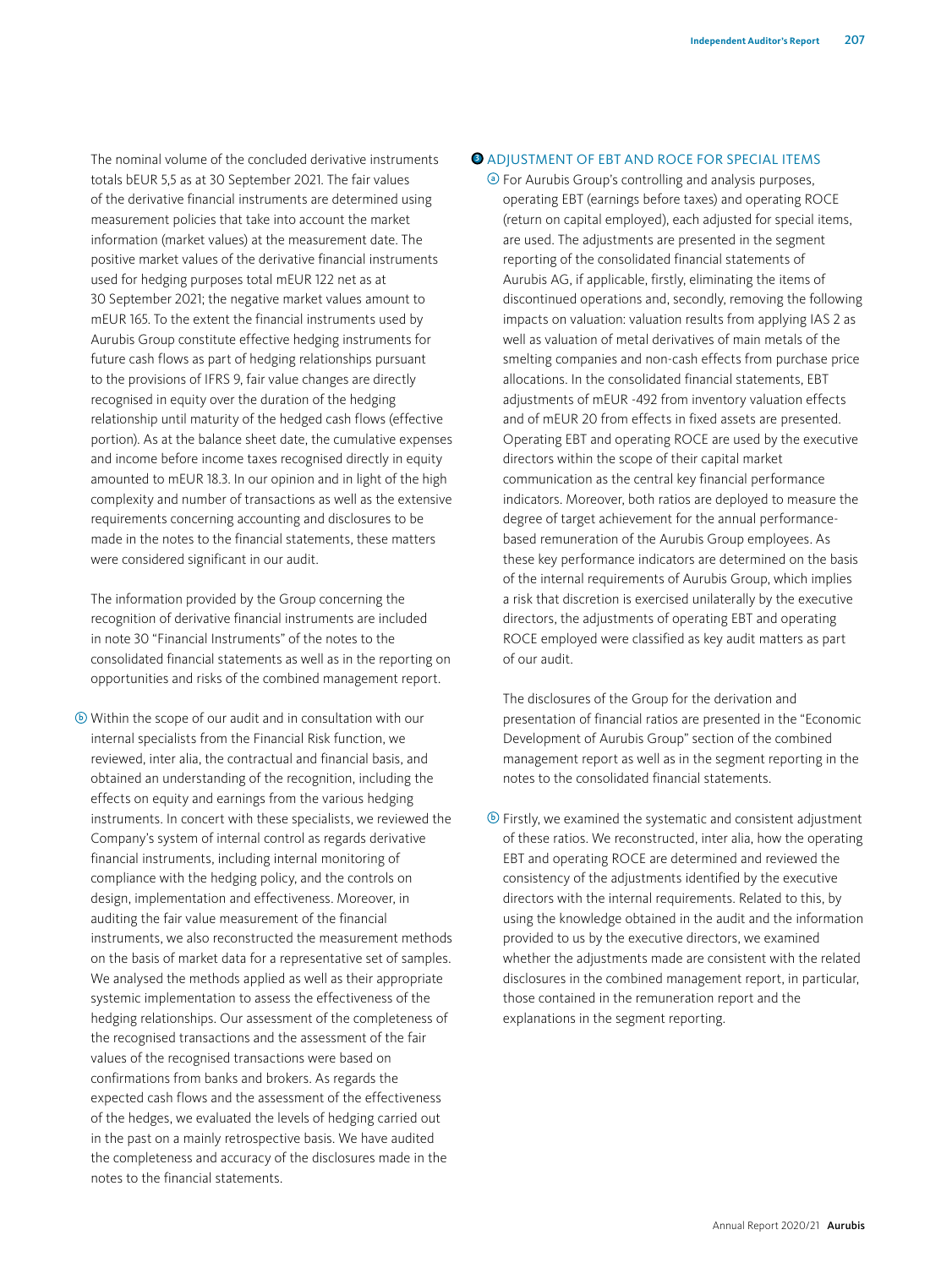#### **OTHER INFORMATION**

The executive directors and the supervisory board are responsible for the other information. The other information comprises

- **»** the report of the supervisory board,
- » the consolidated corporate governance statement pursuant to Section 315d HGB combined with the corporate governance statement pursuant to Section 289f HGB referred to in the section "Legal Disclosure" of the combined management report,
- » the separate consolidated non-financial report pursuant to Sections 315b (3) and 315c HGB combined with the separate nonfinancial report pursuant to Sections 289b (3) and 289c to 289e HGB that is referred to in the "Separate Non-Financial Report" section of the combined management report and which is expected to be provided to us after the date of this Independent Auditor's Report,
- » the executive directors' confirmation pursuant to Section 297 (2) sentence 4 and Section 315 (1) sentence 5 HGB, respectively, regarding the consolidated financial statements and the combined management report, and,
- » all other parts of the annual report,
- » but not the consolidated financial statements, not the audited content of the combined management report and not our auditor's report thereon.

The supervisory board is responsible for the report of the supervisory board. The executive directors and the supervisory board as well are responsible for the declaration according to Section 161 German Stock Corporation Act (AktG) on the German Corporate Governance Code, which is part of the consolidated corporate governance statement combined with the corporate governance statement. Apart from that, the executive directors are responsible for the other information.

Our audit opinions on the consolidated financial statements and on the combined management report do not cover the other information, and consequently we do not express an audit opinion or any other form of assurance conclusion thereon.

In connection with our audit, our responsibility is to read the other information stated above and, in so doing, to consider whether the other information

- » is materially inconsistent with the consolidated financial statements, with the audited content of the combined management report or our knowledge obtained in the audit, or
- » otherwise appears to be materially misstated.

## **RESPONSIBILITIES OF THE EXECUTIVE DIRECTORS AND THE SUPERVISORY BOARD FOR THE CONSOLIDATED FINANCIAL STATEMENTS AND THE COMBINED MANAGEMENT REPORT**

The executive directors are responsible for the preparation of the consolidated financial statements that comply, in all material respects, with IFRS as adopted by the EU and the additional requirements of German commercial law pursuant to Section 315e (1) HGB, and that the consolidated financial statements, in compliance with these requirements, give a true and fair view of the assets, liabilities, financial position and financial performance of the Group. In addition, the executive directors are responsible for such internal control as they have determined necessary to enable the preparation of consolidated financial statements that are free from material misstatement, whether due to fraud or error.

In preparing the consolidated financial statements, the executive directors are responsible for assessing the Group's ability to continue as a going concern. They also have the responsibility for disclosing, as applicable, matters related to going concern. In addition, they are responsible for financial reporting based on the going concern basis of accounting unless there is an intention to liquidate the Group or to cease operations, or there is no realistic alternative but to do so.

Furthermore, the executive directors are responsible for the preparation of the combined management report that as a whole provides an appropriate view of the Group's position and is, in all material respects, consistent with the consolidated financial statements, complies with German legal requirements, and appropriately presents the opportunities and risks of future development. In addition, the executive directors are responsible for such arrangements and measures (systems) as they have considered necessary to enable the preparation of a combined management report that is in accordance with the applicable German legal requirements, and to be able to provide sufficient appropriate evidence for the assertions in the combined management report.

The supervisory board is responsible for overseeing the Group's financial reporting process for the preparation of the consolidated financial statements and of the combined management report.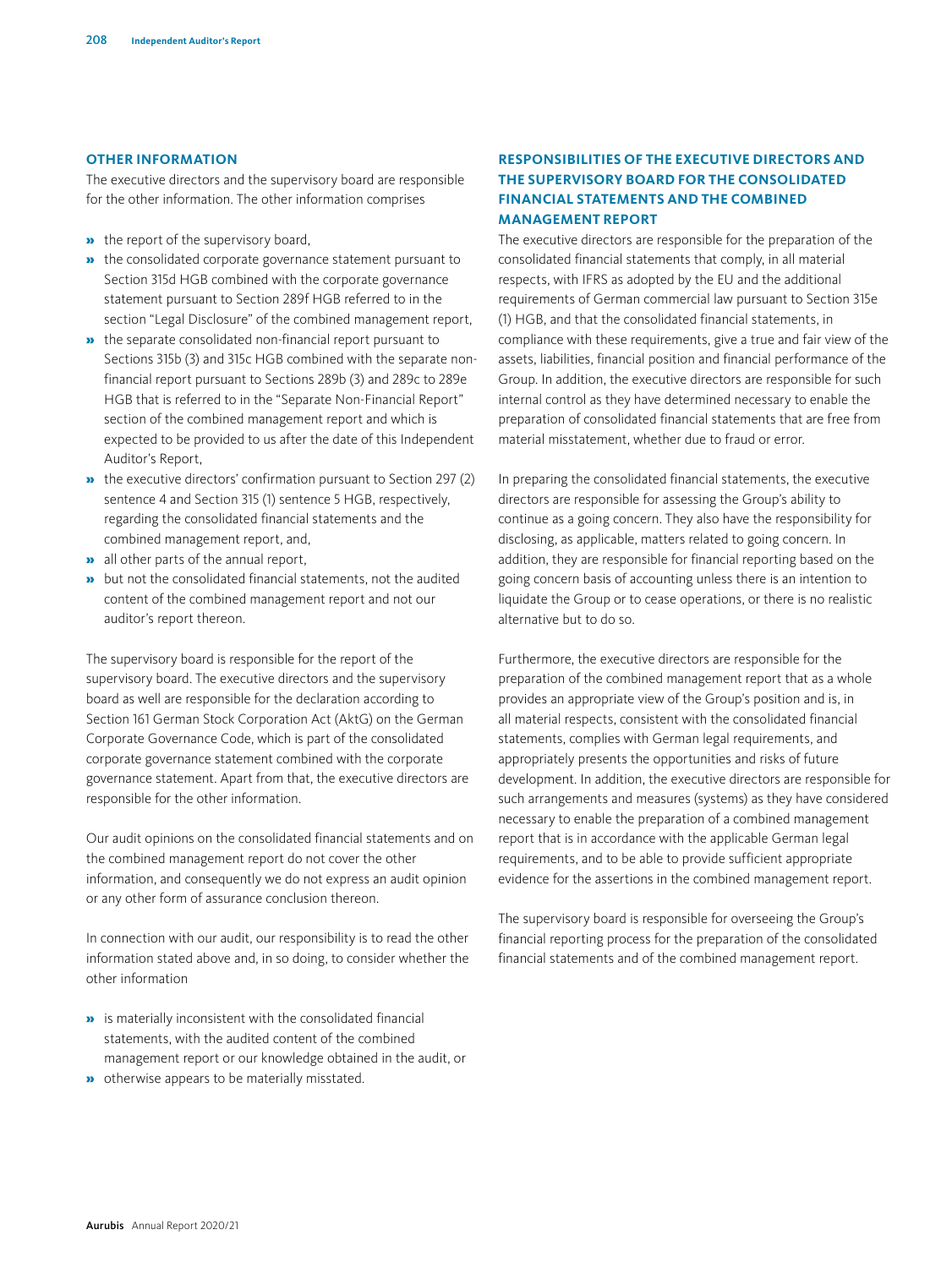## **AUDITOR'S RESPONSIBILITIES FOR THE AUDIT OF THE CONSOLIDATED FINANCIAL STATEMENTS AND OF THE COMBINED MANAGEMENT REPORT**

Our objectives are to obtain reasonable assurance about whether the consolidated financial statements as a whole are free from material misstatement, whether due to fraud or error, and whether the combined management report as a whole provides an appropriate view of the Group's position and, in all material respects, is consistent with the consolidated financial statements and the knowledge obtained in the audit, complies with the German legal requirements and appropriately presents the opportunities and risks of future development, as well as to issue an auditor's report that includes our audit opinions on the consolidated financial statements and on the combined management report.

Reasonable assurance is a high level of assurance, but is not a guarantee that an audit conducted in accordance with Section 317 HGB and the EU Audit Regulation and in compliance with German Generally Accepted Standards for Financial Statement Audits promulgated by the Institut der Wirtschaftsprüfer (IDW) will always detect a material misstatement. Misstatements can arise from fraud or error and are considered material if, individually or in the aggregate, they could reasonably be expected to influence the economic decisions of users taken on the basis of these consolidated financial statements and this combined management report.

We exercise professional judgement and maintain professional scepticism throughout the audit. We also

- » identify and assess the risks of material misstatement of the consolidated financial statements and of the combined management report, whether due to fraud or error, design and perform audit procedures responsive to those risks, and obtain audit evidence that is sufficient and appropriate to provide a basis for our audit opinions. The risk of not detecting a material misstatement resulting from fraud is higher than for one resulting from error, as fraud may involve collusion, forgery, intentional omissions, misrepresentations, or the override of internal controls.
- » obtain an understanding of internal control relevant to the audit of the consolidated financial statements and of arrangements and measures relevant to the audit of the combined management report in order to design audit procedures that are appropriate in the circumstances, but not for the purpose of expressing an audit opinion on the effectiveness of these systems.
- » evaluate the appropriateness of accounting policies used by the executive directors and the reasonableness of estimates made by the executive directors and related disclosures.
- » conclude on the appropriateness of the executive directors' use of the going concern basis of accounting and, based on the audit evidence obtained, whether a material uncertainty exists related to events or conditions that may cast significant doubt on the Group's ability to continue as a going concern. If we conclude that a material uncertainty exists, we are required to draw attention in the auditor's report to the related disclosures in the consolidated financial statements and in the combined management report or, if such disclosures are inadequate, to modify our respective audit opinions. Our conclusions are based on the audit evidence obtained up to the date of our auditor's report. However, future events or conditions may cause the Group to cease to be able to continue as a going concern.
- » evaluate the overall presentation, structure and content of the consolidated financial statements, including the disclosures, and whether the consolidated financial statements present the underlying transactions and events in a manner that the consolidated financial statements give a true and fair view of the assets, liabilities, financial position and financial performance of the Group in compliance with IFRS as adopted by the EU and with the additional requirements of German commercial law pursuant to Section 315e (1) HGB.
- » obtain sufficient appropriate audit evidence regarding the financial information of the entities or business activities within the Group to express audit opinions on the consolidated financial statements and on the combined management report. We are responsible for the direction, supervision and performance of the group audit. We remain solely responsible for our audit opinions.
- » evaluate the consistency of the combined management report with the consolidated financial statements, its conformity with German law, and the view of the Group's position it provides.
- » perform audit procedures on the prospective information presented by the executive directors in the combined management report. On the basis of sufficient appropriate audit evidence we evaluate, in particular, the significant assumptions used by the executive directors as a basis for the prospective information, and evaluate the proper derivation of the prospective information from these assumptions. We do not express a separate audit opinion on the prospective information and on the assumptions used as a basis. There is a substantial unavoidable risk that future events will differ materially from the prospective information.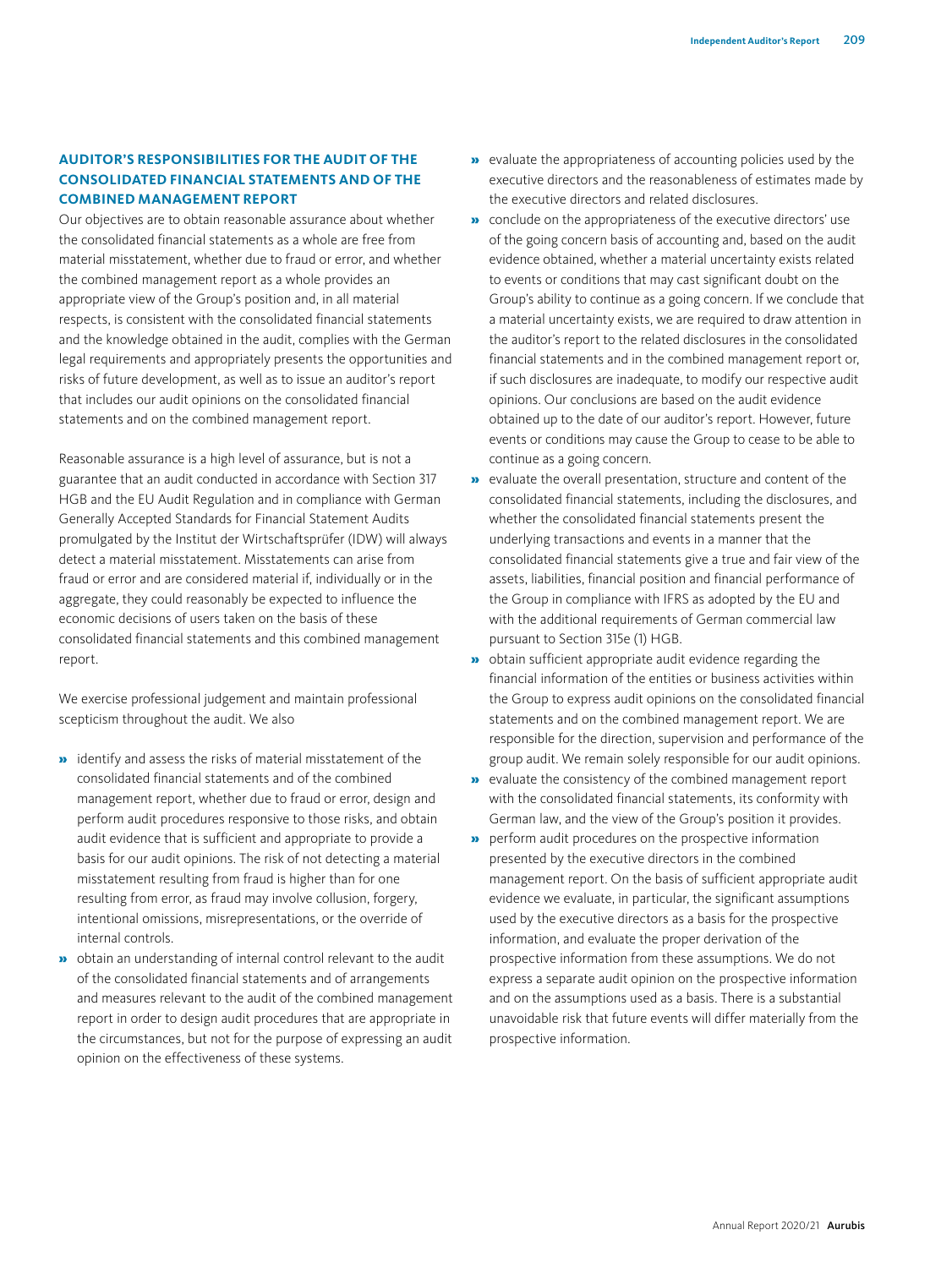We communicate with those charged with governance regarding, among other matters, the planned scope and timing of the audit and significant audit findings, including any significant deficiencies in internal control that we identify during our audit.

We also provide those charged with governance with a statement that we have complied with the relevant independence requirements, and communicate with them all relationships and other matters that may reasonably be thought to bear on our independence, and where applicable, the related safeguards.

From the matters communicated with those charged with governance, we determine those matters that were of most significance in the audit of the consolidated financial statements of the current period and are therefore the key audit matters. We describe these matters in the auditor's report unless law or regulation precludes public disclosure about the matter.

# Other legal and regulatory requirements

# **REPORT ON THE AUDIT OF THE ELECTRONIC REPRODUCTIONS OF THE CONSOLIDATED FINANCIAL STATEMENTS AND OF THE COMBINED MANAGEMENT REPORT PREPARED FOR PUBLICATION PURSUANT TO SECTION 317 (3A) HGB**

#### AUDIT OPINION

We have performed an audit in accordance with Section 317 (3a) HGB to obtain reasonable assurance whether the electronic reproductions of the consolidated financial statements and of the combined management report (hereinafter referred to as "ESEF documents") prepared for publication, contained in the provided file, which has the SHA256: BA85129E1C94A46D5ED156 6A26D3E-5AAF17DE167E5355D56B3578220AEDCF6AF, meet, in all material respects, the requirements for the electronic reporting format pursuant to Section 328 (1) HGB ("ESEF format"). In accordance with the German legal requirements, this audit only covers the conversion of the information contained in the consolidated financial statements and the combined management report into the ESEF format, and therefore covers neither the information contained in these electronic reproductions nor any other information contained in the file identified above.

In our opinion, the electronic reproductions of the consolidated financial statements and of the combined management report prepared for publication contained in the provided file identified above meet, in all material respects, the requirements for the electronic reporting format pursuant to Section 328 (1) HGB. Beyond this audit opinion and our audit opinions on the accompanying consolidated financial statements and on the accompanying combined management report for the financial year from 1 October 2020 to 30 September 2021 contained in the "Report on the Audit of the Consolidated Financial Statements and of the Combined Management Report" above, we do not express any assurance opinion on the information contained within these electronic reproductions or on any other information contained in the file identified above.

#### BASIS FOR THE AUDIT OPINION

We conducted our audit on the electronic reproductions of the consolidated financial statements and of the combined management report contained in the provided file identified above in accordance with Section 317 (3a) HGB and on the basis of the IDW Auditing Standard: Audit of the Electronic Reproductions of Annual Financial Statements and Management Reports Prepared for Publication Purposes Pursuant to Section 317 (3a) HGB (IDW AuS 410 (10.2021)). Our responsibilities in this context are further described in the "Group Auditor's Responsibilities for the Audit of the ESEF Documents" section. Our audit firm has applied the IDW Standard on Quality Management: Requirements for Quality Management in the Audit Firm (IDW QS 1).

## RESPONSIBILITIES OF THE EXECUTIVE DIRECTORS AND THE SUPERVISORY BOARD FOR THE ESEF DOCUMENTS

The executive directors of the Parent are responsible for the preparation of the ESEF documents based on the electronic files of the consolidated financial statements and of the combined management report according to Section 328 (1) sentence 4 no. 1 HGB and for the tagging of the consolidated financial statements according to Section 328 (1) sentence 4 no. 2 HGB.

In addition, the executive directors of the Parent are responsible for such internal controls that they have considered necessary to enable the preparation of ESEF documents that are free from material intentional or unintentional non-compliance with the requirements for the electronic reporting format pursuant to Section 328 (1) HGB.

The supervisory board is responsible for overseeing the process for preparing the ESEF documents as part of the financial reporting process.